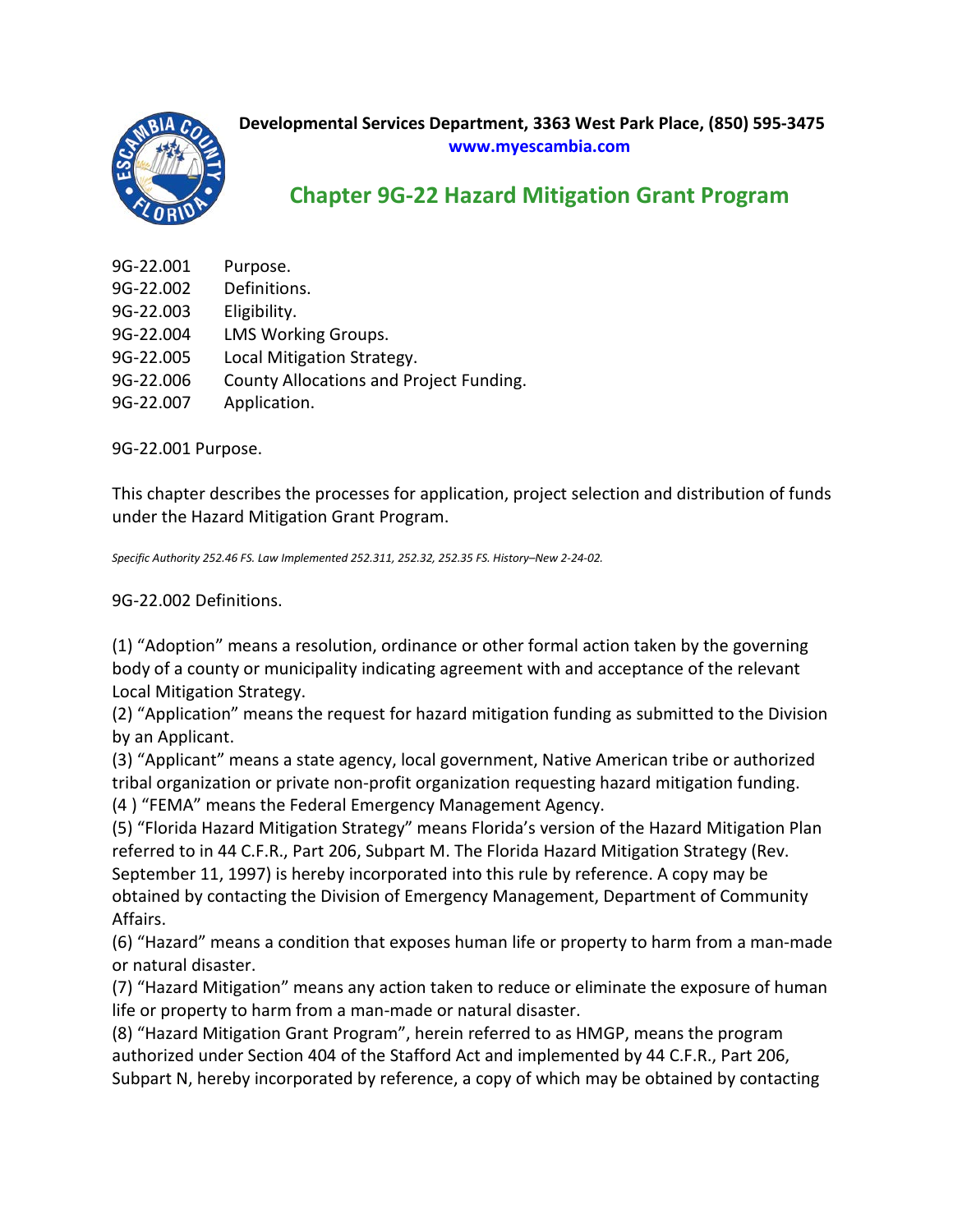the Division, which provides funding for mitigation projects as identified in the State Hazard Mitigation Strategy.

(9) "Local Mitigation Strategy" or "LMS" means a plan to reduce the identified hazards within a county.

(10) "Project" means a hazard mitigation measure as identified in an LMS.

(11) "Repetitive loss structures" means structures that have suffered two or more occurrences of damage due to flooding and which have received payouts from the National Flood Insurance Program as a result of those occurrences.

(12) "Working Group" is the group responsible for the development and implementation of the Local Mitigation Strategy.

*Specific Authority 252.46 FS. Law Implemented 252.311, 252.32, 252.35 FS. History–New 2-24-02.*

9G-22.003 Eligibility.

(1) Eligible types of projects shall include, but not be limited to, the following:

(a) New construction activities that will result in protection from hazards;

(b) Retrofitting of existing facilities that will result in increased protection from hazards;

(c) Elevation of flood prone structures;

(d) Vegetative management/soil stabilization;

(e) Infrastructure protection measures;

(f) Stormwater management/flood control projects;

(g) Property acquisition or relocation; and

(h) Plans that identify and analyze mitigation problems and include funded, scheduled programs for implementing solutions.

(2) In order to be eligible for funding, projects shall meet the following requirements:

(a) Conform to the Florida Hazard Mitigation Strategy;

(b) Conform to the funding priorities for the disaster as established in the LMS governing the project;

(c) Conform to 44 C.F.R., Part 9, Floodplain Management and Protection of Wetlands, and 44 C.F.R., Part 10, Environmental Considerations, both hereby incorporated by reference, copies of which may be obtained by contacting the Division;

(d) Eliminate a hazard independently or substantially contribute the elimination of a hazard where there is reasonable assurance that the project as a whole will be completed; and (e) Be cost-effective and substantially reduce the risk of future damage, hardship, loss, or suffering resulting from a disaster.

*Specific Authority 252.46 FS. Law Implemented 252.311, 252.32, 252.35 FS. History–New 2-24-02.*

9G-22.004 LMS Working Groups.

Each county electing to participate in the HMGP must have a formal LMS Working Group and a current LMS.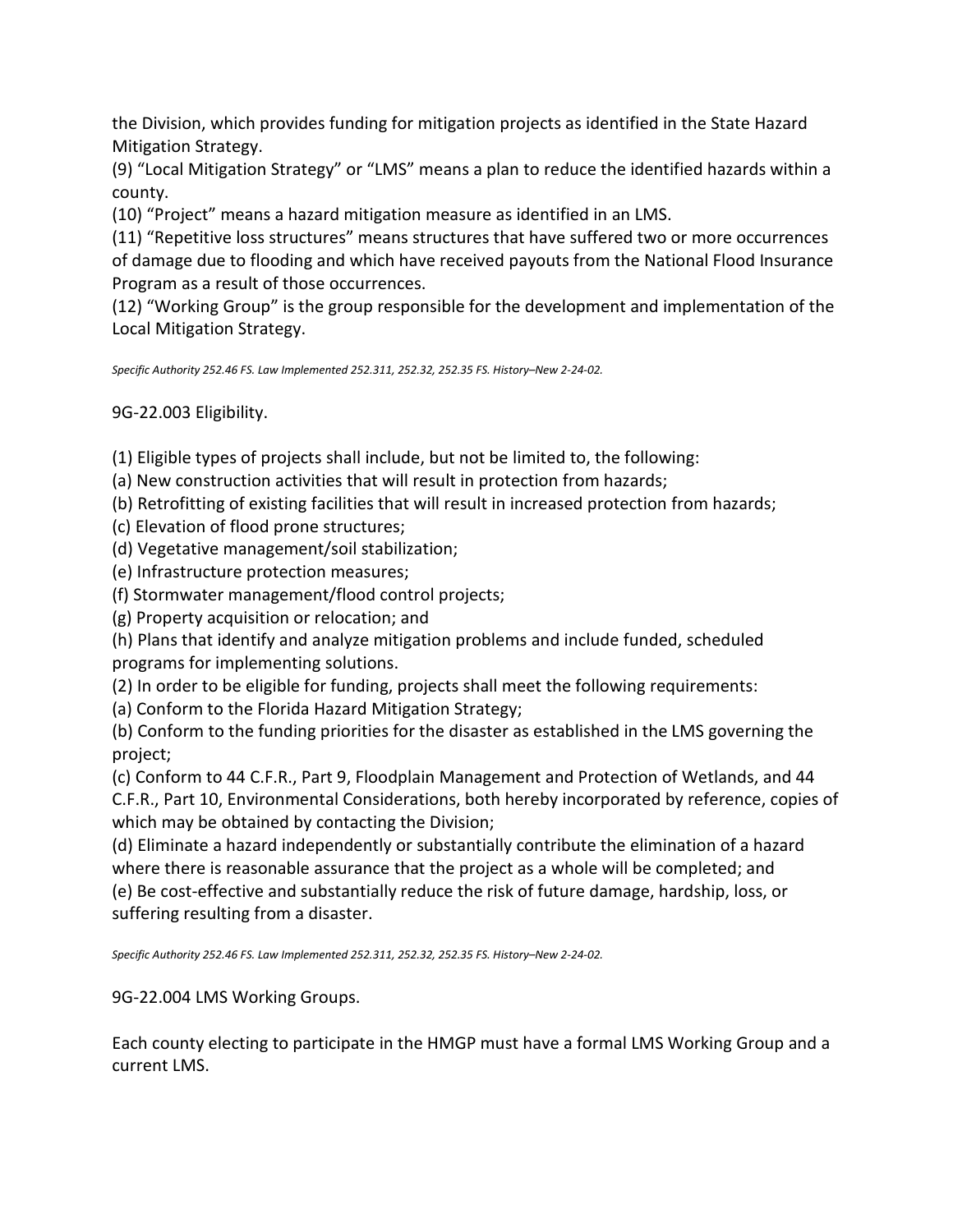(1) Not later than the last working weekday of January of each year the Chairperson of the Board of County Commissioners shall submit to the Division a list of the members of the Working Group and its designated chairperson and Vice-Chairperson.

(2) The Working Group shall include, at a minimum:

(a) Representation from various agencies of county government which may include, but not be limited to, planning and zoning, roads, public works and emergency management;

(b) Representation from all interested municipalities within the county; and

(c) Representation from interested private organizations, civic organizations, trade and commercial support groups, property owners associations, Native American Tribes or authorized tribal organizations, water management districts, regional planning councils, independent special districts and non-profit organizations.

(3) The county shall submit documentation to show that within the preceding year it has issued a written invitation to each municipality, private organization, civic organization, Native American Tribe or authorized tribal organization, water management district, independent special district and non-profit organization, as applicable, to participate in the LMS working group. This documentation shall accompany the membership list submitted to the Division.

(4) The Working Group shall have the following responsibilities:

(a) To designate a Chairperson and Vice-Chairperson;

- (b) To develop and revise an LMS as necessary;
- (c) To coordinate all mitigation activities within the County;

(d) To set an order of priority for local mitigation projects; and

(e) To submit annual LMS updates to the Division by the last working weekday of each January. Updates shall address, at a minimum:

- 1. Changes to the hazard assessment;
- 2. Changes to the project priority list;
- 3. Changes to the critical facilities list;
- 4. Changes to the repetitive loss list; and
- 5. Revisions to any maps.

*Specific Authority 252.46 FS. Law Implemented 252.311, 252.32, 252.35 FS. History–New 2-24-02.*

9G-22.005 Local Mitigation Strategy.

Each LMS shall have the following components:

(1) A description of the activities of local government and private organizations that promote hazard mitigation; a description of the policies, ordinances or programs that guide those activities; and any deficiencies in the policies, ordinances, and programs with recommendations to correct those deficiencies;

(2) A description of the methods used to engage private sector participation;

(3) A statement of general mitigation goals, with Working Group recommendations for implementing these goals, and estimated dates for implementation;

(4) A description of the procedures used by the Working Group to review the LMS at regular intervals to ensure that it reflects current conditions within the County;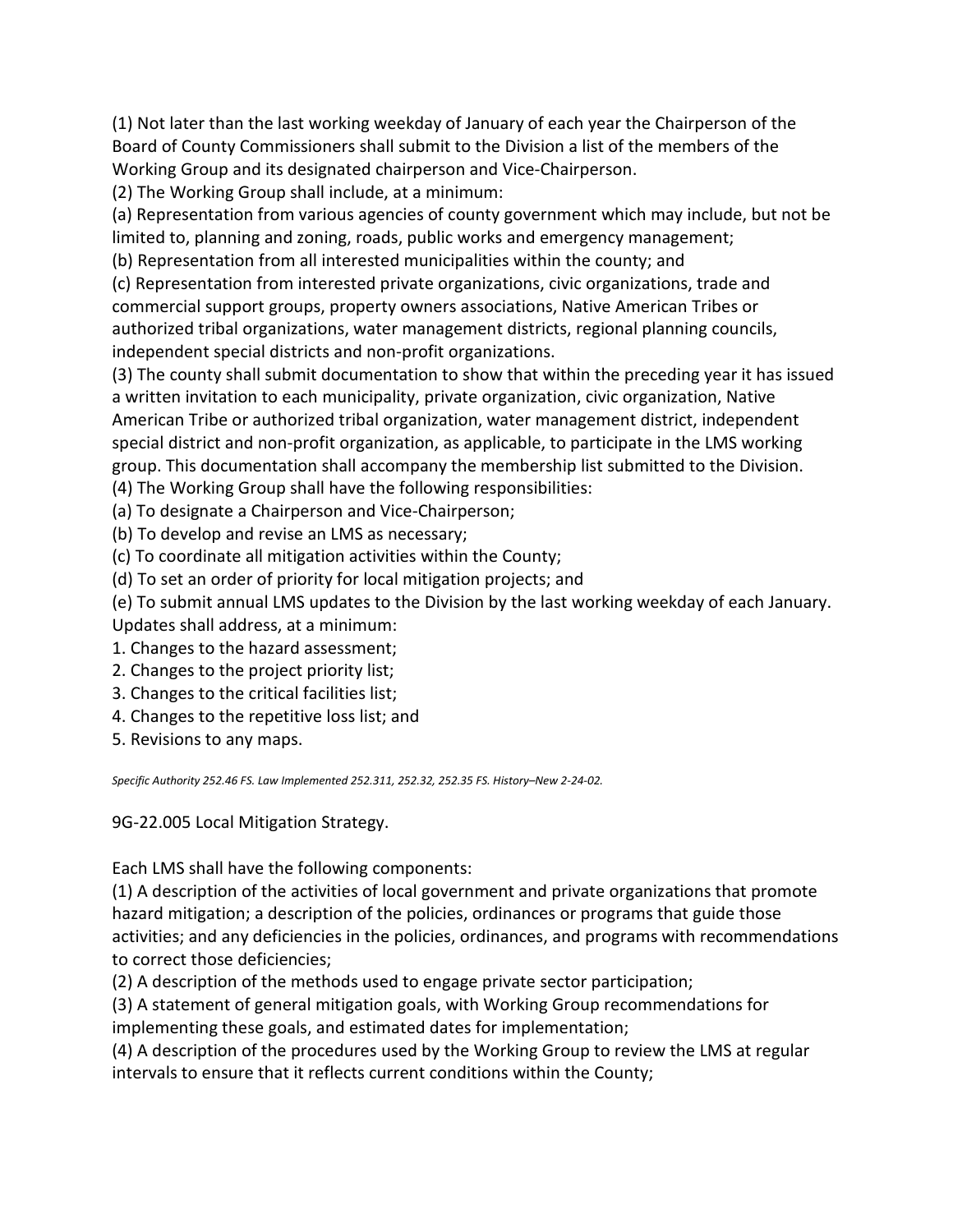(5) A hazard assessment to include, at the minimum, an evaluation of the vulnerability of structures, infrastructure, special risk populations, environmental resources and the economy to storm surge, high winds, flooding, wildfires and any other hazard to which the community is susceptible;

(6) A statement of procedures used to set the order of priority for projects based on project variables which shall include technical and financial feasibility;

(7) A list of approved projects in order of priority with estimated costs and associated funding sources;

(8) A list of critical facilities that must remain operational during and after a disaster;

(9) A list of repetitive loss structures; and

(10) Maps, in Geographical Information System (GIS) format, depicting hazard areas, project locations, critical facilities and repetitive loss structures.

*Specific Authority 252.46 FS. Law Implemented 252.311, 252.32, 252.35 FS. History–New 2-24-02.*

9G-22.006 County Allocations and Project Funding.

(1) The available HMGP funds shall be allocated to the counties included in the relevant presidential disaster declaration, as

defined in Section 252.34(1), F.S., in proportion to each county's share of the federal disaster funding from the Public Assistance, Individual Assistance and Small Business Administration programs as of 90 days after the disaster declaration as reported by FEMA.

(a) Eligible and submitted projects for each county included in the relevant presidential disaster declaration will be funded in order of priority as outlined in the LMS until the allocated funds are exhausted, or all eligible projects are funded, whichever occurs first.

(b) Any allocation remaining after all eligible projects in any declared county are funded shall be reallocated to those counties included in the relevant presidential disaster declaration whose allocation was not sufficient to fund all submitted eligible projects in proportion to each county's share of unfunded projects.

(2) If funds remain after all eligible projects under subsection (1) above have been funded, then they shall be applied to fund eligible projects submitted from counties not included in the relevant presidential disaster declaration on a first-come-first-served basis until all available funds are obligated.

(3) Once a project has been selected for funding, the agreement between the applicant and the Division regarding the terms and conditions of the grant shall be formalized by contract.

*Specific Authority 252.46 FS. Law Implemented 252.311, 252.32, 252.35 FS. History–New 2-24-02.*

9G-22.007 Application.

(1) The following entities may apply for funding under the program:

(a) State agencies and local governments;

(b) Private non-profit organizations or institutions that own or operate a private non-profit facility as defined in 44 C.F.R., §206.221(e), hereby incorporated by reference, a copy of which